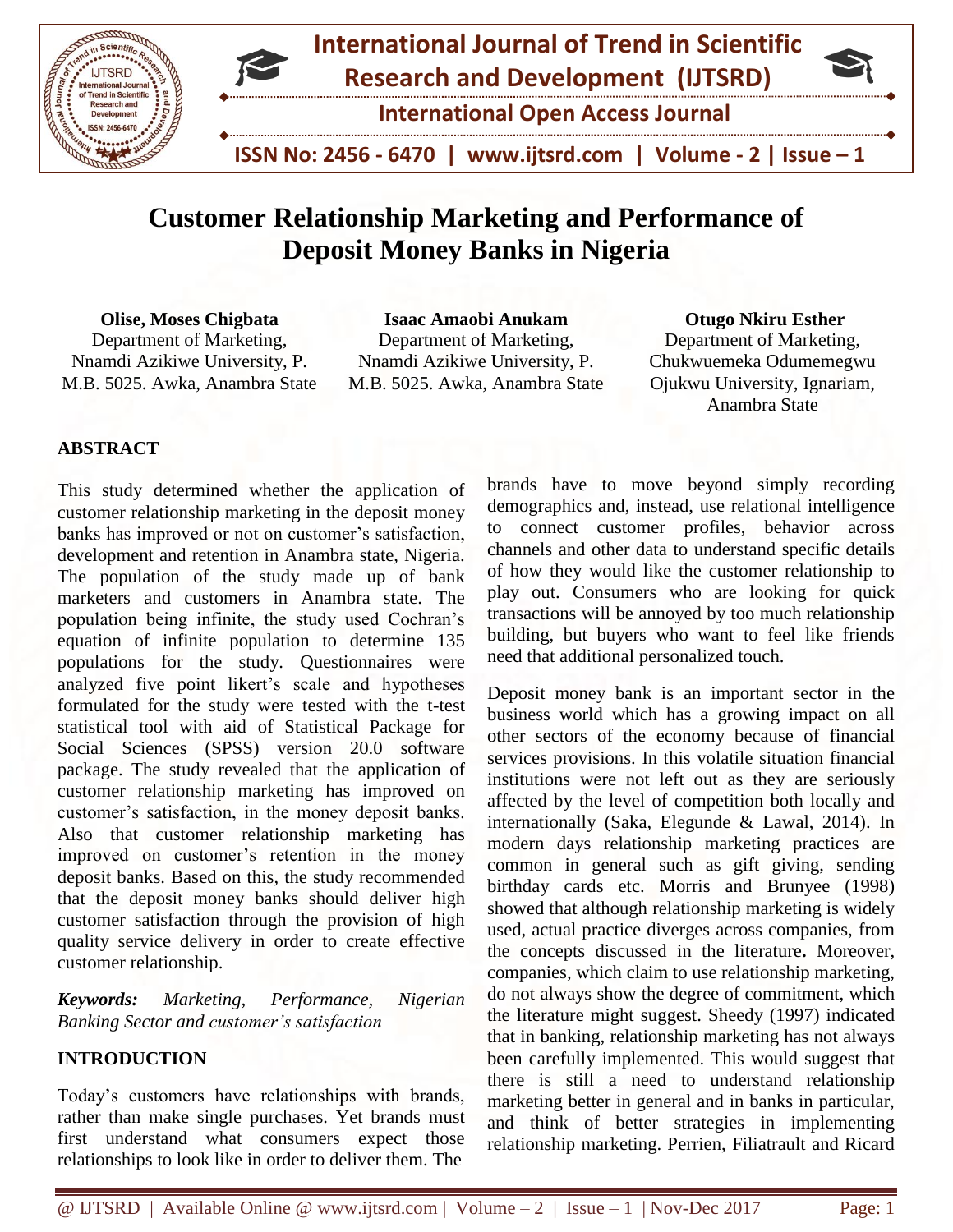(1992) suggested that strong competitive pressure has forced financial institutions to revise their marketing strategies and to stress long-lasting relationships with customers. Most banks have tried to differentiate from other banks by offering supporting services, which is a first step towards relationship marketing. Many banks would also claim to have implemented relationship marketing more fully by developing closer relations with their clients (Abyseker & Kumaradeepan, 2012).

The highly competitive Nigerian banking industry has made banks to be proactive in innovating different products, offering incentives, deploying new distribution platforms massively, indulging in promotional acts, training employees, building branches and increasing use of technology in order to satisfy customers (Haruna, 2015). Despite all these efforts, deposit money banks faced with considerable marketing challenges such as pressure selling from marketing personnel especially if they want customers to open an account. There are also challenges of weak services, long queues and huge crowds in the banking halls. Ogunnaike and Olaleke (2010) stated that majority of Nigerian banks encounter similar problems in meeting customers' expectations of services and customers satisfaction, ranging from problems of money transfer, long queues and huge crowds in the banking halls. Adeoye and Lawanson (2012) opined that most of the long queues and huge crowds in the banking halls are as a result of breakdown of computers and at times as a result of cashiers absconding from duty and passing the bulk to someone else.

Furthermore, loyal customers can provide the foundation for growth which leads to competitiveness in the industry. Also, the belief that relationship marketing (RM) investment builds stronger, more trusting customers relationship and improves financial performance has led to massive spending on customer relationship programme (Schroder & Lacobulli 2001). Sheth (2005) also opines that customer relationship marketing would result into customers' retention which has to do with creating relationship, Customers loyalty which has to do with developing relationship, and customer interaction may lead to customer retention.

A major consequence of increased competition and changes in the market place has been the need for banks to become more market-oriented and to engage in marketing activities.

Quite a number of authors has been discussed marketing techniques to banking; Saka, Elegunde and Lawal (2014) carried out in Ojo Local Government Area of Lagos State, Nigeria and it was targeted a population of 150 employees and customers of selected banks. Abyseker and Kumaradeepan (2012) ascertain how customer relationship marketing (CRM) can be sued as a strategy to compete in the market. Primary data were collected from the customers of one state bank and private bank. Haruna (2015) examining product, price, place, promotion people, process and physical evidence as drivers of retail bank customer satisfaction of 405 respondents comprising of academic and senior non-academic staff in universities and polytechnics in North east region of Nigeria. Areo (2015) identifying the various marketing principles being applied, and which actually enhanced consumers' value and consumers' satisfaction among top ten banks that survived the recapitalization and consolidation process carried out by the Central Bank of Nigeria.

Moreover, prior studies have revealed how marketing shape the way banks maximized profits by acquiring satisfied customers, developing customers and retaining the customers. Studies carried out in foreign countries affirmed that the application of marketing prove successful though with initial resistance by bank managers (Oni, 2002; Nunnally, Plath & Nnadozie, 2000). Based on the above development, this study set out to determine whether the application of customer relationship marketing in the deposit money banks has improve or not on customer's satisfaction, development and retention in Anambra state, Nigeria among marketers and customers.

## **REVIEW OF RELATED LITERATURE**

# **Customer Relationship Marketing**

Customer relationship marketing (CRM) is a sub of relationship marketing (RM) which has to do with the process of identifying, developing, maintaining and terminating relational exchange with customers in order to enhance performance. Customers relationship marketing concentrate more on the emotional and behavioural, which are determine by bonding empathy reciprocity and trust (Sin, 2005 & yau, 2000).

Customer relationship marketing is the step of evolution of marketing. In the current world business organizations such as banks concentrate more on consumerized product and services. Hence, banks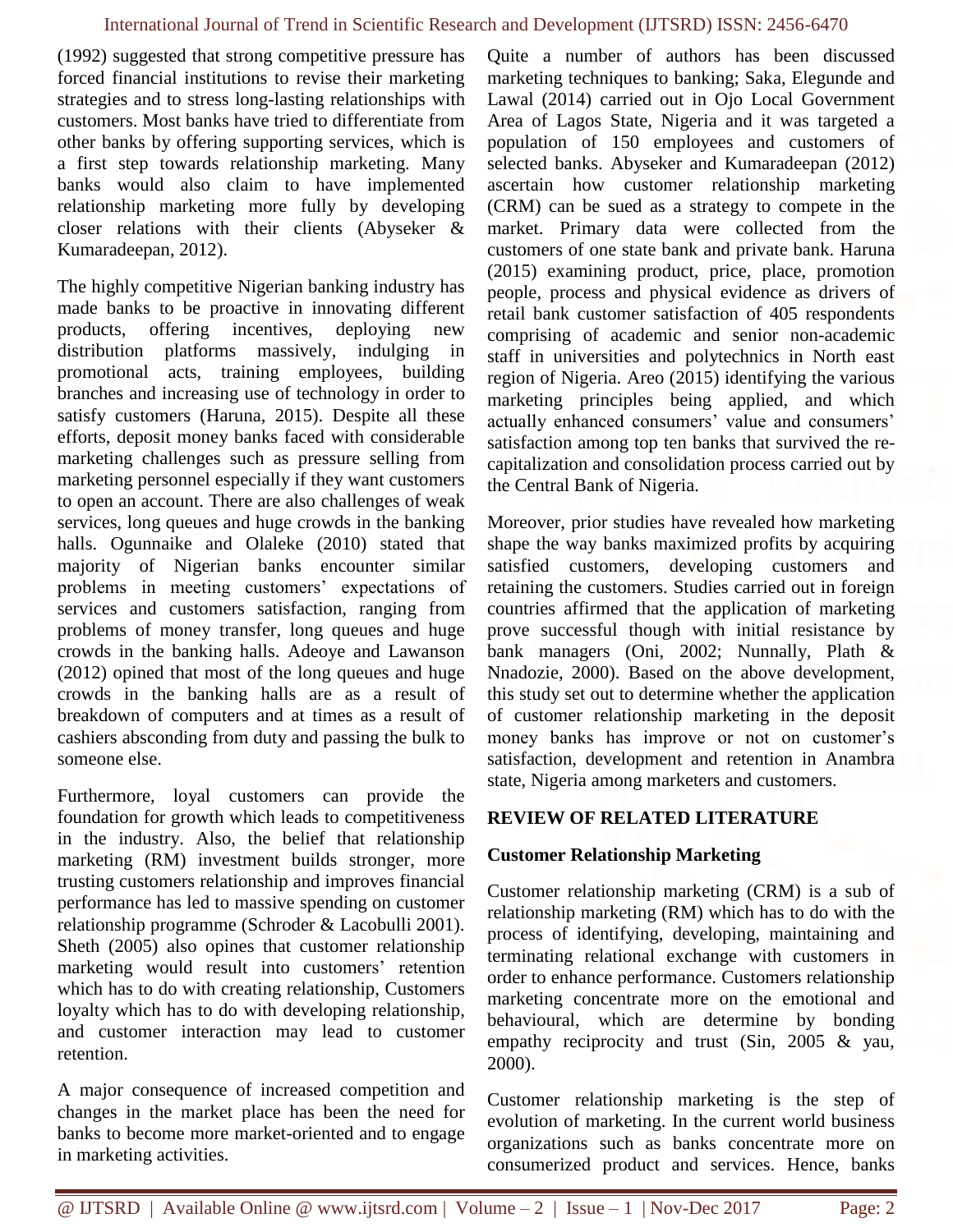used customer relationship marketing as a tool for gaining competitive advantages. Lages (2005) posit that customer relationship marketing is determined by information sharing, communication quality, long term relationship orientation and satisfaction with relationship.

Hewett (2002), Hibbard (2001). Opine that trust and commitment are two key factors to build or construct customer's relationship marketing. However, Ndubisi (2007) found that trust contributes more significantly than commitment. Ducan and Moriarty (2008); Lages (2005); Helfert (2002); Verhof (2003) pointed out that that commitment is considered necessary for customer relationship. Communication, an antecedent to customer retention, and to positively affect relationships, Kumar, Schear and Streenkamp (2005) demonstrated that relationship with greater total independence exhibit higher trust, stronger commitment, and lower conflict than relationship with lower interdependence Crosby (2009) expresses that customer relationship is determined by trust and satisfaction.

Akpan (2005) notes that customers represent profit and market share, most organization; particularly the banking industry is placing emphasis on the building of long-term customer relationship as a key ingredient to any loyalty programme. It therefore emphasizes providing a range of products or services to existing customers as they need them.

Buchanan and Gilles(1990) assert that the increased profitability associated with customer retention effort occurs because of the fact that customer that stays with non-lend tend to be satisfied with the relationship and are less likely to switch to customer making it difficult for the competitor to enter market or gain market share. Richard et al (2009) notes that performance should be related to factors such as profitability, improved service delivery, market share growth and improved productivity. Performance is the degree of efficiency and effectiveness with which organizational objectives are achieved.

# **Relationship Marketing**

The term "Relationship Marketing" has become a popular concept among the practitioners of marketing as well as academics during the last decades. Various academic and professional organizations defined relationship marketing in different ways. Grönroos (1990) has proposed a customer-oriented definition of marketing, which highlights a number of essential elements in business relationships. According to him "Marketing is to establish, maintain and enhance (usually, but not necessarily, long-term) relationship with customers and other partners, at a profit, so that the objectives of the parties involved are met. Thus Relationship marketing differs from traditional mass marketing since it does not seek a temporary increase in sales, but attempts to create involvement and product loyalty by building a permanent bond with the customer. While it may be used to facilitate product repositioning, gain competitors' customers, or help to launch new products, the ultimate goal is to increase sales in the long term.

Relationship marketing can be compared by its counterparts known as transactional marketing. A variety of authors have tried to differentiate transaction marketing from relationship marketing. Relationship marketing is the missing link for many companies trying to determine the best strategy for retaining customers and turning current ones into brand advocates. Successfully using this tactic requires re-imagining marketing. Rather than something you do just to make a sale, turn your marketing efforts into an opportunity to build deeper long-term connections with your customers.

Quite number of studies has been carried out on marketing and customer's satisfaction across the globe in different discipline; Saka, Elegunde and Lawal (2014) evaluate the effects of customer relationship marketing on bank performance in Nigeria. The study assesses the major challenges associated with the adoption of customer relationship marketing by Nigerian banks. The study was carried out in Ojo Local Government Area of Lagos State, Nigeria. A sample size of 50 employees and customers were selected using stratified sampling technique and random sampling techniques. Quantitative data from the study was analyzed through descriptive statistics. The result indicates that customer relationship marketing is an effective tool to measure banks performance.

Abyseker and Kumaradeepan (2012) examined how customer relationship marketing (CRM) can be sued as a strategy to compete in the market. Data were collected from the customers of one state bank and private bank through questionnaire and interviews. A sample of 100 customers who visit once in a week at least was used. Collected data has analyzed by using both quantitative and qualitative methods to find out the Relationship marketing orientation of customers.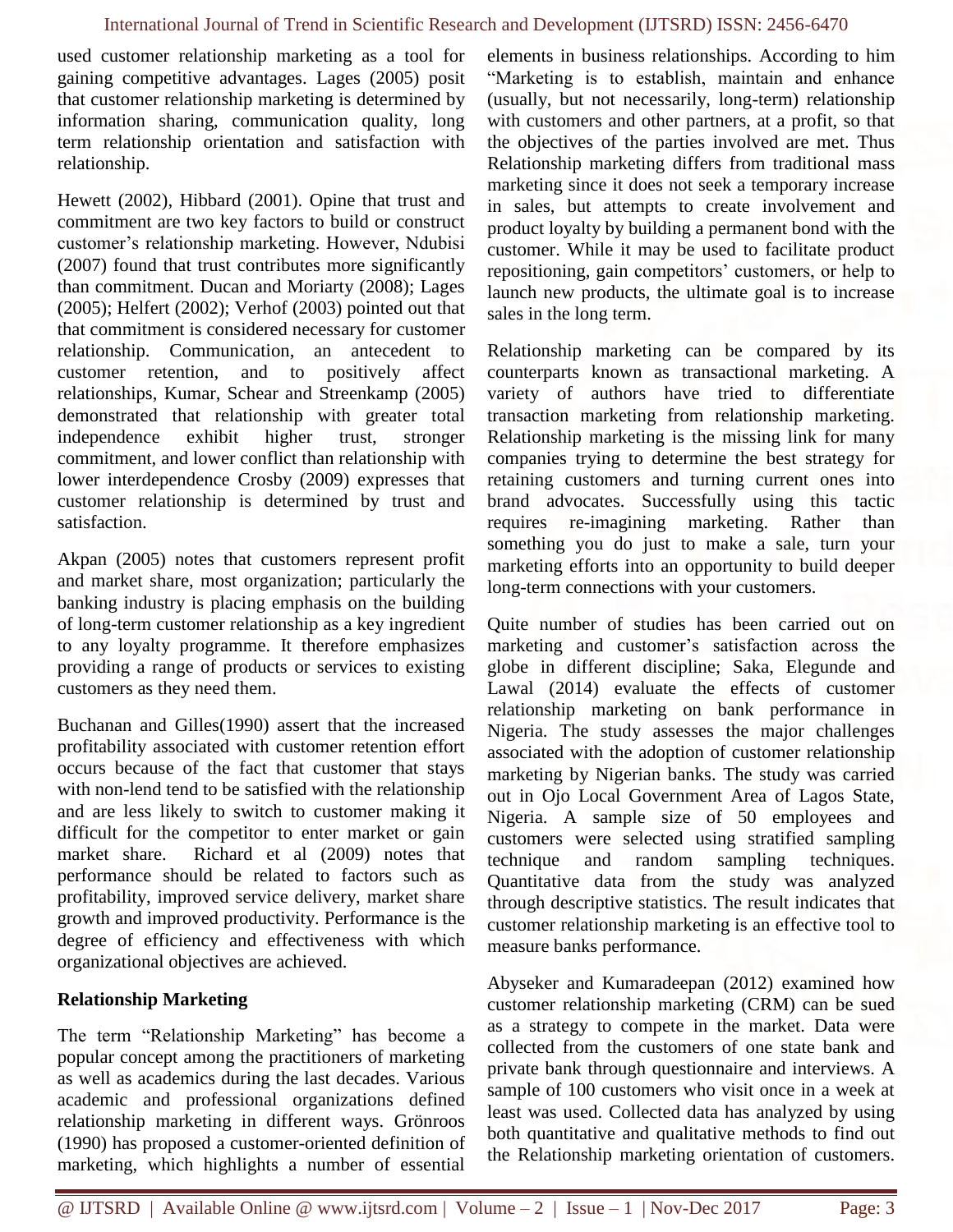This study found that the concept of relationship marketing helps to increase the operation in the banking system, also there is a significance difference in "relationship marketing orientation" in state bank and private bank.

Haruna (2015) evaluate product, price, place, promotion people, process and physical evidence as drivers of retail bank customer satisfaction. Data were collected from a sample size of 405 respondents which made up of academic and senior non-academic staff in tertiary institution in the North East region of Nigeria through questionnaire administration. Correlation and regression analysis were used for the study. The results showed that product, process and physical evidence were significantly related to customer satisfaction while price, promotion, place and people are not significantly related. It was also found that process is the most influential driver while price is the least influential.

Mammon (2012) showed that among marketing mix elements, product significantly influences customer satisfaction. Addo & Kwarteng (2012) examined the determinants of customer satisfaction and the level of acceptability of services provided by private banks in Ghana. The study used surveyed 140 respondents for their perception about the five dimensions of service quality as regards their banks. They analyzed the data using descriptive statistics, factor analysis and correlation. Their result indicates all five dimensions of service quality are significant predictors of customer satisfaction in retail banks in Ghana.

Harrington and Weaven (2009) evaluate the factors affecting customer satisfaction for e-retail banking in Australia. Factor analysis and regression analysis were used to ascertain factor structure for customer satisfaction. The study found that four factors solution, represented by personal needs of the customer, website organization, user friendliness of the websites and efficiency were rated as high.

In addition, Al-Eisa and Alhemoud (2009) assessed the most salient attributes that influence customer satisfaction with retail banks in Kuwait and to determine the level of the overall satisfaction of the customers of the banks. They found fast service and availability of self-banking services among the crucial attributes.

Areo (2015) appraised the marketing of bank services in some selected banks in Nigeria. the study identified the various marketing principles being applied, and which actually enhanced consumers' value and consumers' satisfaction. The study was carried out among top ten banks that survived the recapitalization and consolidation process carried out by the Central Bank of Nigeria. Using random sampling 340 bank customers were selected from the ten banks. The primary data were collected through questionnaires and were administered to 340 customers of the selected banks who were chosen from the traffic count and customer cycle per week. The data were analyzed using both descriptive and inferential statistical methods such as percentages; frequency counts mean scores and, histogram. Finally, the result revealed that marketing practices explained 48% of changes in consumers' satisfaction  $(F = 19.06)$ ;  $P \leq 0.05$ . The study concluded that applying various marketing concepts enhanced consumers' satisfaction.

Studies has been carried out in different parts of the country; Saka, Elegunde and Lawal (2014) carried out in Ojo Local Government Area of Lagos State, Nigeria and it was targeted a population of 150 employees and customers of selected banks. Abyseker and Kumaradeepan (2012) ascertain how customer relationship marketing (CRM) can be sued as a strategy to compete in the market. Primary data were collected from the customers of one state bank and private bank. Haruna (2015) examining product, price, place, promotion people, process and physical evidence as drivers of retail bank customer satisfaction of 405 respondents comprising of academic and senior non-academic staff in universities and polytechnics in North east region of Nigeria. Areo (2015) identifying the various marketing principles being applied, and which actually enhanced consumers' value and consumers' satisfaction among top ten banks that survived the recapitalization and consolidation process carried out by the Central Bank of Nigeria.

# **Methodology**

The population of the study made up of bank marketers and customers in Anambra state. The population being infinite, the study used Cochran's equation of infinite population to determine the population for the study.

# **Sample Size and Sampling Techniques**

The sample size was determined using Cochran's equation of infinite population developed to yield a representative sample for proportions: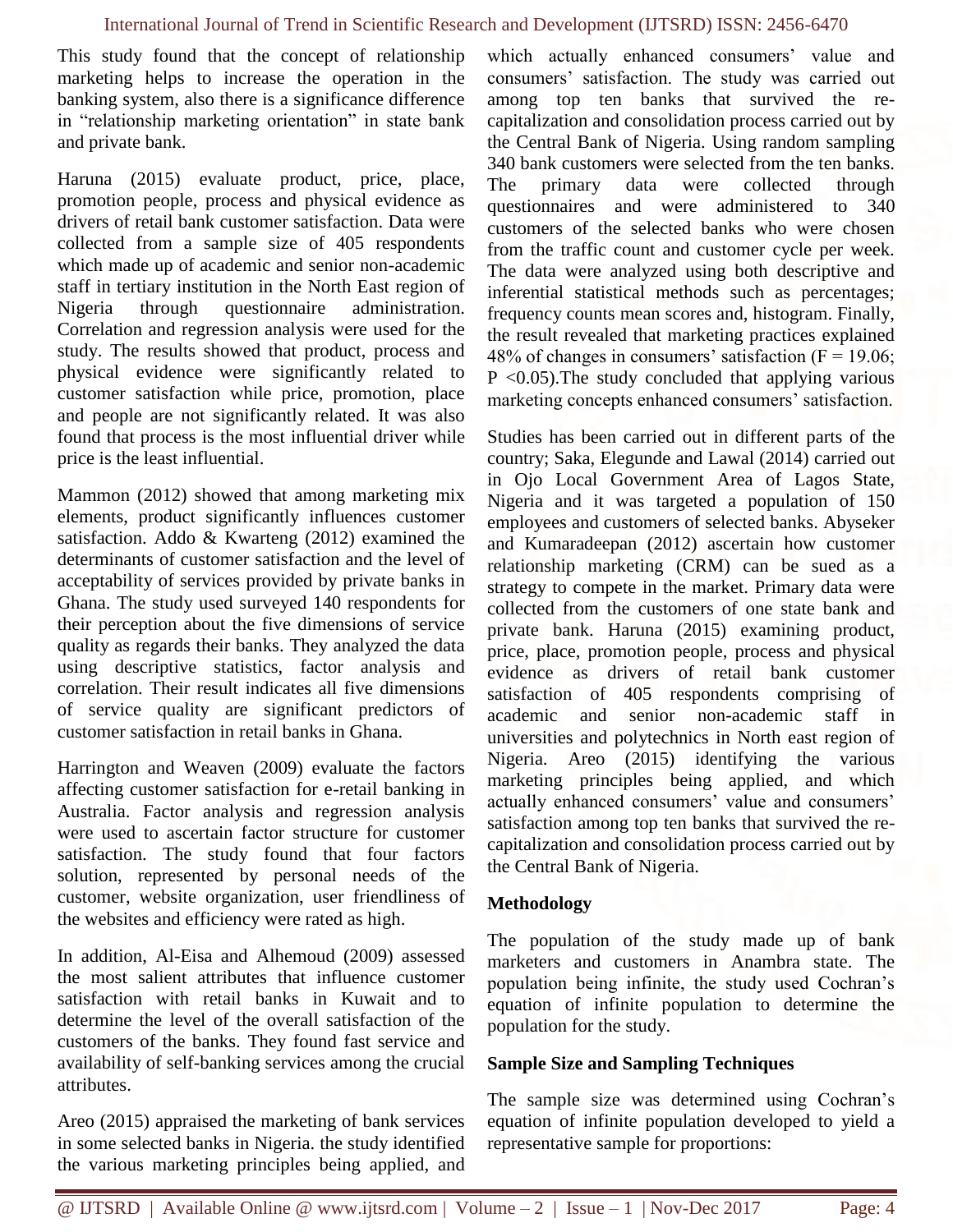International Journal of Trend in Scientific Research and Development (IJTSRD) ISSN: 2456-6470

Formula;  $n_0 = \frac{z^2 pq}{\sqrt{2}}$ 

 $e^2$ 

Where;  $n$  – sample size

Z – Abscissa of the normal curve that cuts off an area  $\alpha$  at the tail (found in statistical tables which contain area under normal curve)

P – Estimated proportion of an attribute present in the population

 $q - 1-p$ 

e – Desired level of precision expressed in decimal.

Using a 90% confidence interval;  $Z = 1.645$ 

 $e = \pm 10\% = 0.1$ 

 $p = 0.5$  (maximum variable)

 $q = 1 - 0.5 = 0.5$ .

 $n_0 = (1.645)^2 (0.5) (0.5)$ 

 $(0.10)^2$ 

**=** 135.30.

# **DATA PRESENTATION AND ANALYSIS**

## **Method of Data Analysis Technique**

The following statistical techniques were used in the analysis of data obtained from the study: The options to the questions were arranged in a likert scale continuum of 1 to 5 with the following options: Strongly Agree (SA), Agree (A), Undecided (U), Disagree (D), and Strongly Disagree (SD). The questionnaires were analyzed five point likert's scale and hypotheses formulated for the study were tested with the t-test statistical tool with aid of Statistical Package for Social Sciences (SPSS) version 20.0 software package.

## **Decision rule:**

Using SPSS 5% level of significance, if the estimated t-value is equal or greater  $>$  than table (critical) tvalue, we reject Null and accept alternate hypothesis.

From table I above, out of 135 copies of questionnaires was distributed, and 98 were returned, this represent 73%.

| <b>S/N</b>     | <b>QUESTIONNAIRE</b>                                                                                                                                                                           | <b>SA</b> | A  |          | SD |                             |  |  |  |
|----------------|------------------------------------------------------------------------------------------------------------------------------------------------------------------------------------------------|-----------|----|----------|----|-----------------------------|--|--|--|
| $\mathbf{1}$   | Banks focused on how to satisfy customers, because of the<br>corporate benefit of customer satisfaction.                                                                                       | 49        | 35 | 3        | 11 | $\Omega$                    |  |  |  |
| $\overline{2}$ | The level of failure in banks services indicates ineffective<br>relationship with their customers.                                                                                             | 45        | 37 | $\Delta$ | 8  | $\Delta$                    |  |  |  |
| 3              | Banks changing from one service provision to the other, most<br>time combining many services together relocating or establishing<br>another branch so as to meet the needs of their customers. | 58        | 20 | 3        | 9  | 8                           |  |  |  |
| $\overline{4}$ | To maintain customer relationship, banks provide variety of<br>products that meet the needs of different market segments                                                                       | 45        | 33 | 5        | 13 | $\mathcal{D}_{\mathcal{L}}$ |  |  |  |
| $\overline{5}$ | The movement of customers from one bank to the other has<br>created serious apprehension among the banks executives<br>performance.                                                            | 57        | 30 | $\Delta$ | 7  | $\Omega$                    |  |  |  |
| 6              | Banks see customer service excellence as the hallmark of<br>customer or client relationship.                                                                                                   | 25        | 46 | 5        | 14 | 8                           |  |  |  |

## **Table 1: Summary of responses using five point Likert's scale**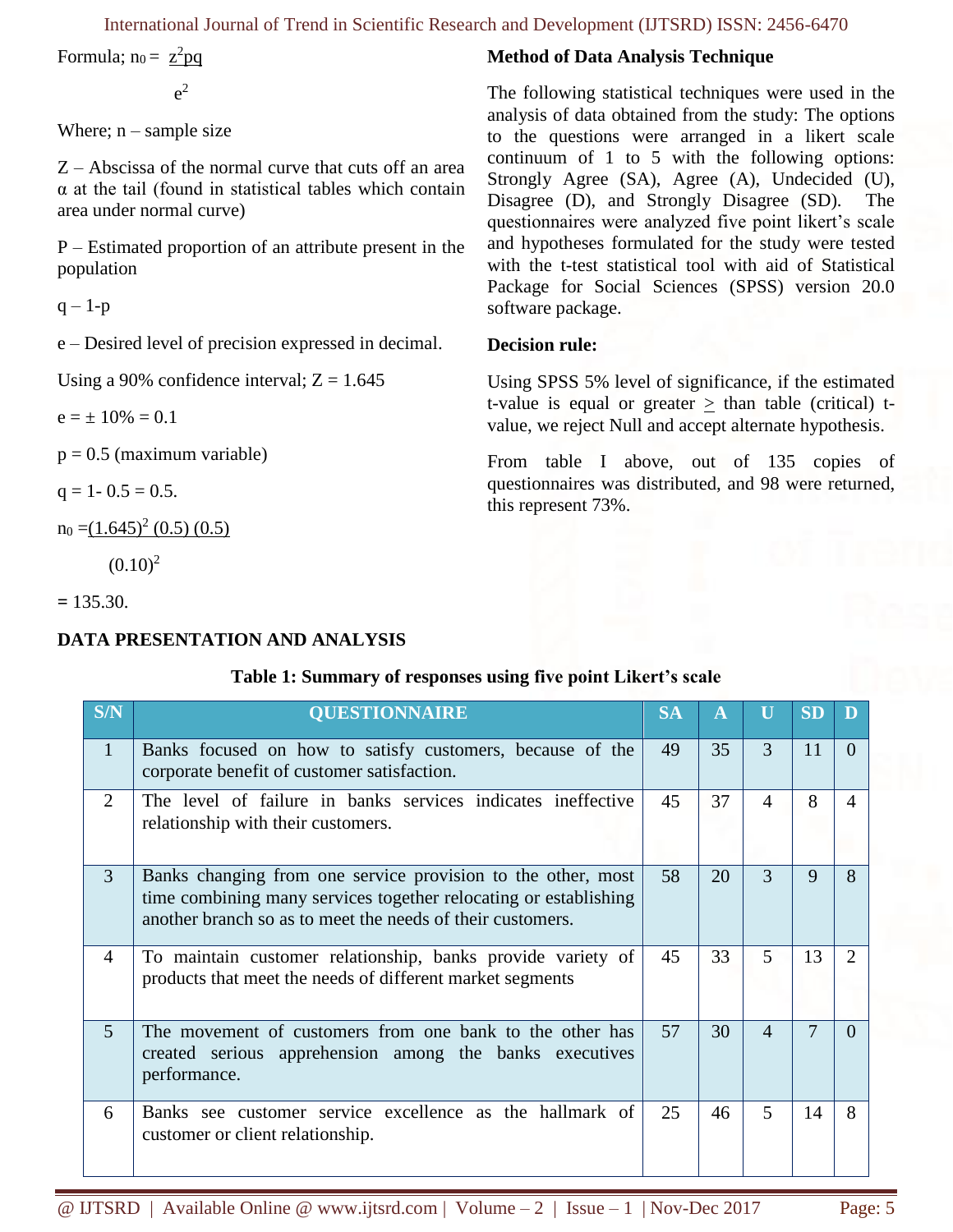International Journal of Trend in Scientific Research and Development (IJTSRD) ISSN: 2456-6470

|    | The provisions of customers' service point in most bank branches<br>across the country create customer service relationship.                  | 35 | 39 |   | 16 |  |
|----|-----------------------------------------------------------------------------------------------------------------------------------------------|----|----|---|----|--|
| 8  | In order to retain customers, banks should device means of<br>simplifying banking process.                                                    | 46 | 41 |   | 10 |  |
| 9  | The customer satisfaction is the bedrock of any successful<br>marketing concern.                                                              | 39 | 48 |   | g  |  |
| 10 | Satisfying needs and wants of consumers whether tangible or<br>intangible products/ services, is the major concern of all<br>marketing firms. | 39 | 49 | 8 |    |  |

Source: Field Survey, 2017

## **Test of Hypotheses**

## **Hypothesis One**

Ho: The application of customer relationship marketing has improved on customer's satisfaction, in the money deposit banks.

| <b>One-Sample Test</b> |                  |                |                   |                 |                                                 |       |  |
|------------------------|------------------|----------------|-------------------|-----------------|-------------------------------------------------|-------|--|
|                        | Test Value = $0$ |                |                   |                 |                                                 |       |  |
|                        | T                | df             | $Sig. (2-tailed)$ | Mean Difference | 95% Confidence<br>Interval of the<br>Difference |       |  |
|                        |                  |                |                   |                 | Lower                                           | Upper |  |
|                        | 2.046            | $\overline{4}$ | .110              | 19.600          | $-7.00$                                         | 46.20 |  |
|                        | 2.213            | $\overline{4}$ | .091              | 19.600          | $-4.99$                                         | 44.19 |  |
|                        | 1.961            | $\overline{4}$ | .121              | 19.600          | $-8.15$                                         | 47.35 |  |
|                        | 2.350            | $\overline{4}$ | .079              | 19.600          | $-3.56$                                         | 42.76 |  |
|                        | 1.830            | $\overline{4}$ | .141              | 19.600          | $-10.13$                                        | 49.33 |  |

## **Decision:**

From the above one sample t-test table, the five questions give a positive result. The calculated t-value is 10.400 while the table t-value is 1.812. This means that calculated t-value if greater than the table t-value (10.400>1.812). It shows that the level of failure in banks services indicates ineffective relationship with their customers. We therefore reject null hypothesis and uphold alternative hypothesis which states that the application of customer relationship marketing has improved on customer's satisfaction, in the deposit money banks.

## **Hypothesis Two**

Ho: Customer relationship marketing has improved on customer's retention in the deposit money banks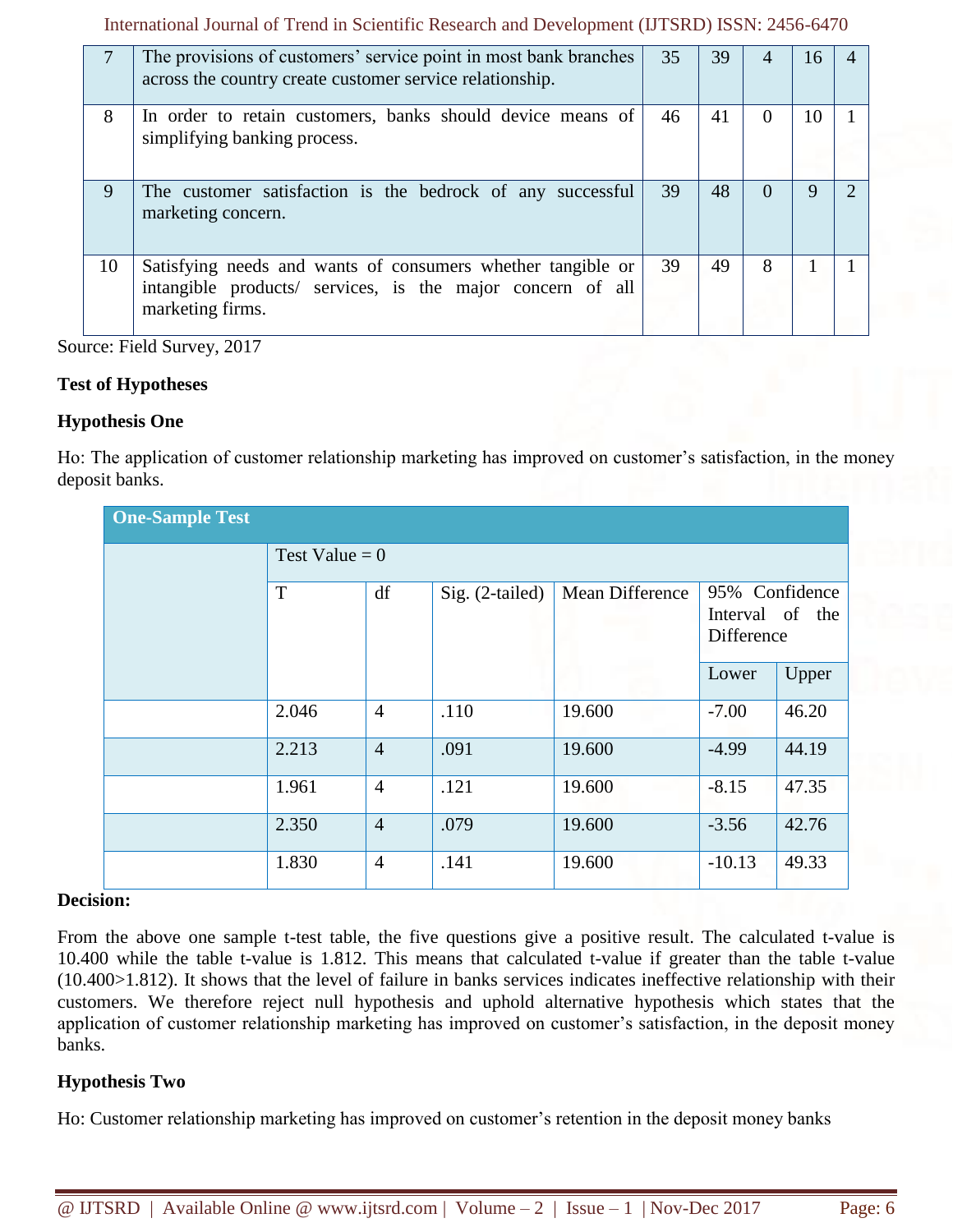| <b>One-Sample Test</b> |                  |                |                   |            |                         |       |  |
|------------------------|------------------|----------------|-------------------|------------|-------------------------|-------|--|
|                        | Test Value = $0$ |                |                   |            |                         |       |  |
|                        |                  | df             | $Sig. (2-tailed)$ | Mean       | 95% Confidence Interval |       |  |
|                        |                  |                |                   | Difference | of the Difference       |       |  |
|                        |                  |                |                   |            | Lower                   | Upper |  |
|                        | 2.673            | $\overline{4}$ | .056              | 19.400     | $-.75$                  | 39.55 |  |
|                        | 2.627            | 4              | .058              | 19.600     | $-1.11$                 | 40.31 |  |
|                        | 1.971            | 4              | .120              | 19.600     | $-8.01$                 | 47.21 |  |
|                        | 1.965            | $\overline{4}$ | .121              | 19.600     | $-8.09$                 | 47.29 |  |
|                        | 1.928            | 4              | .126              | 19.600     | $-8.63$                 | 47.83 |  |

| International Journal of Trend in Scientific Research and Development (IJTSRD) ISSN: 2456-6470 |  |
|------------------------------------------------------------------------------------------------|--|
|------------------------------------------------------------------------------------------------|--|

## **Decision:**

From the above one sample t-test table, the five questions give a positive result. The calculated t-value is 11.164 while the table t-value is 1.812. This means that calculated t-value if greater than the table t-value (11.164>1.812). It shows that Satisfying needs and wants of consumers whether tangible or intangible products/ services, is the major concern of all marketing firms. We therefore reject null hypothesis and uphold alternative hypothesis which states that customer relationship marketing has improved on customer's retention in the deposit money banks.

#### **CONCLUSION**

The study established that customer's relationship marketing affects banks performance which is supported by the fact that customers are used on a basis of security. Security is associated with words like promises, honesty, trust, reliability, predictability, and stability, fear of being led down and reduction of uncertainty and risk. Customer relationship marketing reduces the rate at which customer switch from one bank to another (Buchanan & Gilles, 1990). A customer remains loyal to a particular bank in which he/she is being guided by moment of truth. CRM, assist banks in understanding customer psyche. Banks financial performance is also enhanced through improvement in customer retention. Also, customer relationship marketing translate into customer retention for banks thereby increase their market share (Akpan, 2005)

## **RECOMMENDATIONS**

Based on the findings, the study recommended that:

1. The deposit money banks should deliver high customer satisfaction through the provision of high quality service delivery in order to create effective customer relationship.

2. Banks should ensure that well trained and experienced professionals should be in charge of customer service.

- 1) Addo, A. & Kwarteng, K. (2013). Customer Satisfaction in Retail Banking Services: a study of selected private banks in Ghana; *International Journal of Social Science Tomorrow.* 1(6), 1-9.
- 2) Al-Eisa, S. A. & Alhemoud, A. M. (2009). Using a Multiple-attribute approach for measuring customer satisfaction with retail banking services in Kuwait. *International Journal of Bank Marketing*, 27(4), 294-314.
- 3) Adeoye, B. & Lawanson, O. (2012) Customer satisfaction and its implication for Banks performance in Nigeria. *British journal of arts and social science* vol.5(1), 13-29.
- 4) Akpan, A.B. (2005). Total Quality Marketing. 1st edition, Isola, Ola& Sons, Zaria Nigeria.
- 5) Abyseker, N., & Kumaradeepan, V. (2012). Customer relationship marketing as a strategy for better banking relationship –a comparative study of state bank and private bank. International Journal of Marketing and Technology http://www.ijmra.us.
- 6) Areo, A. B. (2015). Marketing of banking services and consumer satisfaction in the Nigerian banking industry. *British Journal of Marketing Studies*, 3(3), pp.1-11, April 2015
- 7) Published by European Centre for Research Training and Development UK (www.eajournals.org) Grönroos, C. (1990), *Service Management and Marketing: Managing*

#### **REFERENCES**